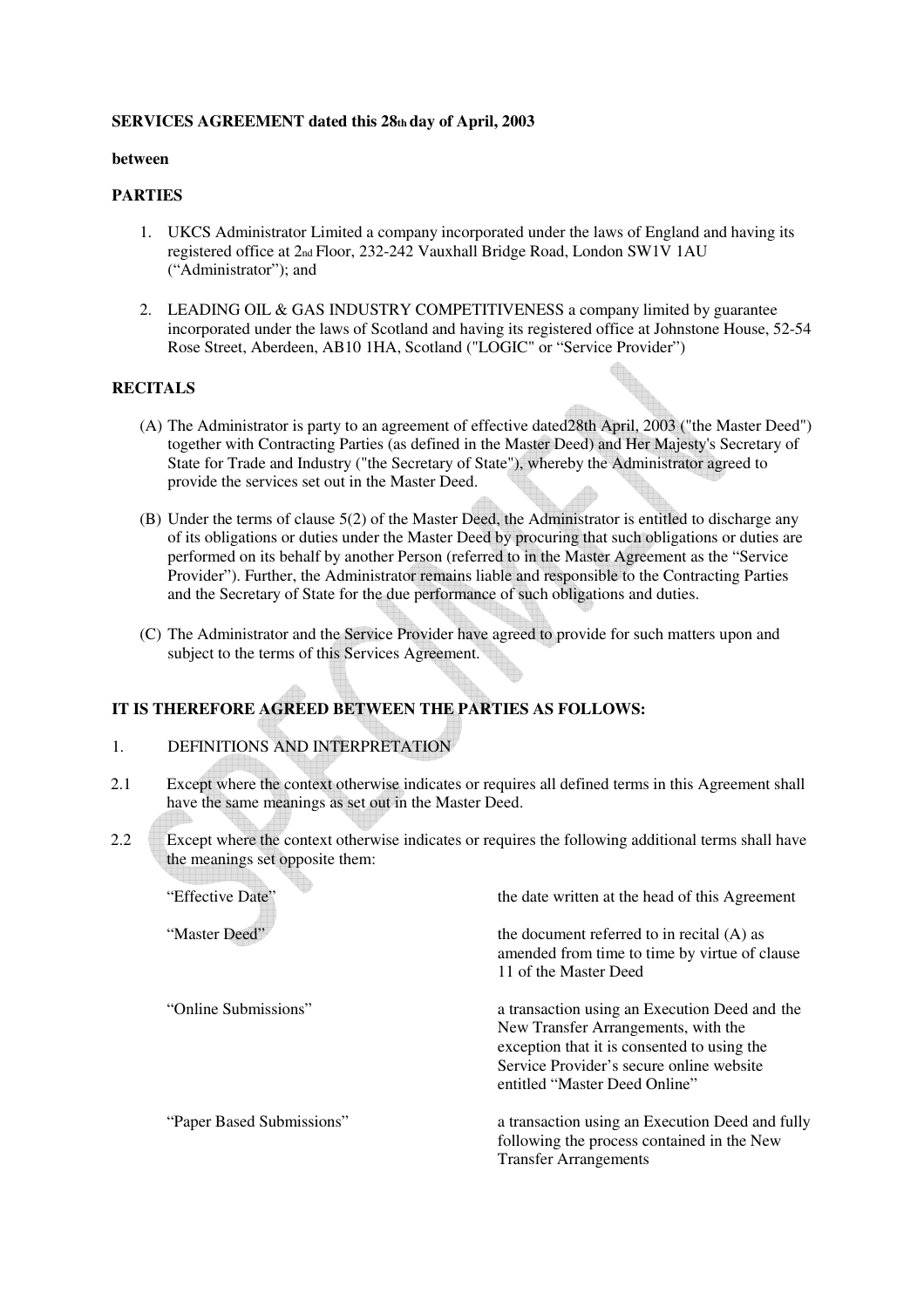"Services" All the services to be provided by the Administrator under the terms of the Master Deed save as specifically excluded or varied by this Agreement in respect of the Paper Based Submissions and Online Submissions

"Service Level Targets" The protocols and service level targets set out in the Schedule to this Agreement as amended from time to time by agreement between the Administrator and the Service Provider

- 2.3 References to clauses and schedules in this Agreement are to the clauses of and schedule to this Agreement.
- 2.4 Headings used in this Agreement are inserted for convenience only and shall be ignored in construing this Agreement.
- 2.5 Unless the context otherwise requires, the singular shall be deemed to include the plural and vice versa.
- 2.6 The words and phrases "other", "including" and "in particular" shall not limit the generality of any preceding words or be construed as being limited to the same class as the preceding words where a wider construction is possible.
- 2.7 Reference to any law, statute or other legislative or regulatory order is to the same as amended, modified or replaced from time to time and to any regulation, rule, delegated legislation or order made thereunder.
- 3. APPOINTMENT OF AGENT
- 3.1 The Administrator appoints the Service Provider from the Effective Date as its agent, to carry out the Services on its behalf on the terms of this Agreement.
- 3.2 During the term of this Agreement, any Contracting Party may request the performance of Services by issuing a written request to the Service Provider and the Service Provider shall confirm receipt of such request in writing. The Service Provider shall accept any such request and proceed to perform such Services in accordance with the terms and conditions of this Agreement.
- 3.3 The Service Provider agrees to perform the Services in a proper, timely and cost effective manner and in all respects in accordance with any obligations set out in the Master Deed, and in accordance with the Service Level Targets. However, subject to clause 5(4) of the Master Deed, the Service Provider shall have no liability either to the Administrator or the Contracting Parties in respect of any performance, mis-performance or non-performance of its function as Service Provider under this Agreement (save in circumstances of Wilful Misconduct) and the Administrator shall (save in such circumstances of Wilful Misconduct) defend, indemnify and hold harmless the Service Provider against any and all claims, fines, proceedings, injuries, costs (including legal costs), losses, damages or expenses incurred by the Service Provider arising from, out of, or relating to any such performance, mis-performance or non-performance of the Service Provider.
- 3.4 The Service Provider shall pay all salaries, fees, charges, taxes and contributions of all persons who at any time are engaged in the provision of all or any work and/or services under or pursuant to this Agreement and without prejudice to the generality of the foregoing the Service Provider shall at all times fully and effectively indemnify, keep indemnified and hold harmless the Administrator and its officers from and against all costs, losses, damages, fees and expenses and charges (including without limitation legal fees) arising from any claim howsoever and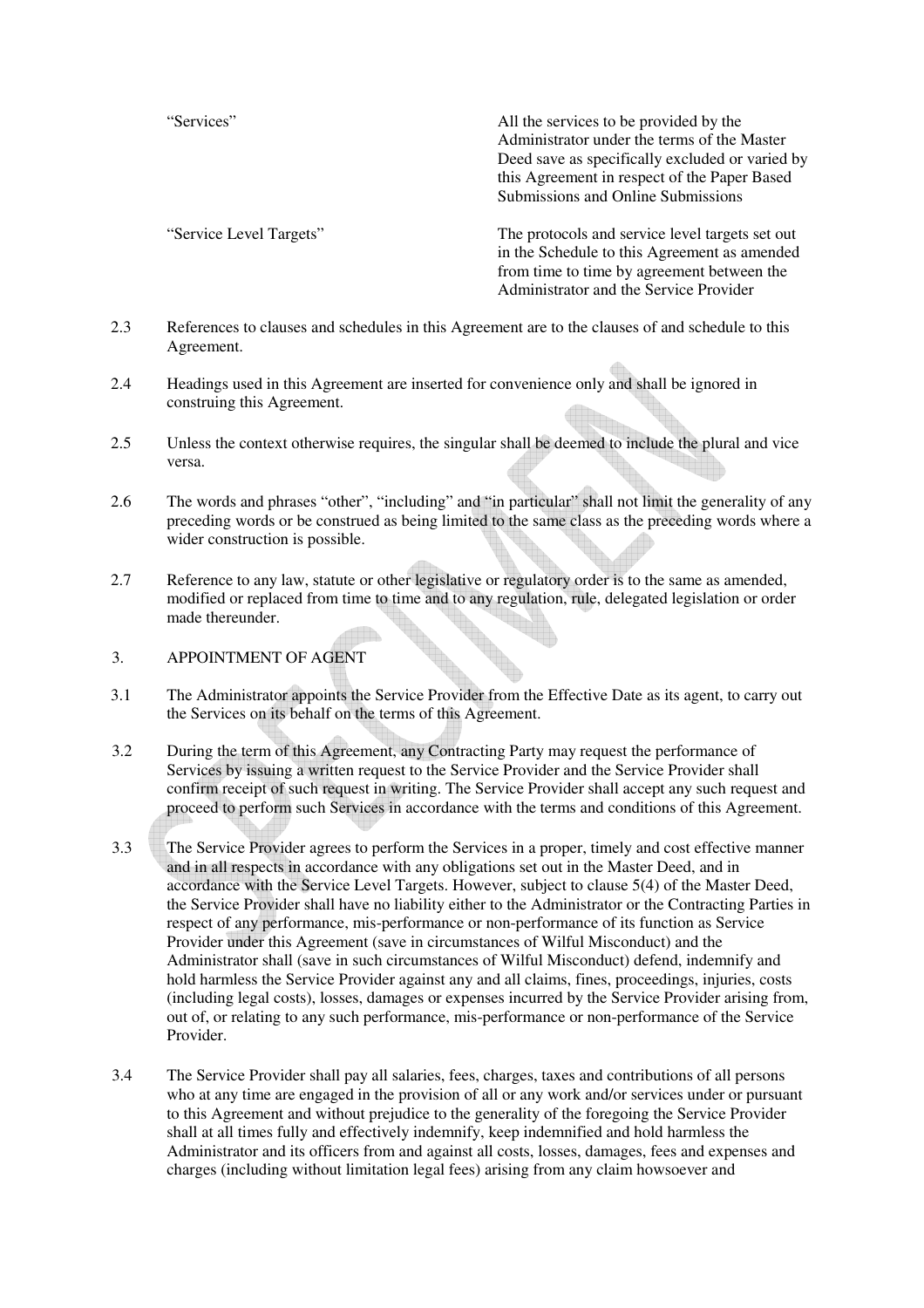whensoever arising (and including by way of example but not limitation any law or regulation relating to the transfer of all or any part of any undertaking, business or contract) by or in relation to all or any of such persons connected in any manner with their contract of employment or their contract for the provision of services (in particular but without limitation any claim of a breach of contract, redundancy or unfair dismissal).

#### 4. PAYMENT FOR THE SERVICES

- 4.1 The Service Provider shall be entitled to charge for the Services as follows:
	- 4.1.1 with respect to Paper Based Submissions, for the processing of each Execution Deed, in accordance with the table as set out in Schedule 2;
	- 4.1.2 with respect to Online Submissions, for the processing of each Execution Deed comprising no more than three (3) Consents to Transfer (including attached Notices of Transfer), £600. Each additional Consent to Transfer of the same transaction shall incur a further charge of £100;
	- 4.1.3 for the processing of each Deed of Adherence, a fee of £150, to be paid by the Joining Party submitting such Deed of Adherence in accordance with the protocol set out in the Service Level Targets at the time of such submission;
	- 4.1.4 the foregoing charges are for documents executed at the Service Provider's offices in Aberdeen, Scotland. In the event that execution is required elsewhere, the Service Provider will charge an appropriate additional fee to cover any additional costs and expenses incurred. Such additional fee shall be invoiced by the Service Provider and paid by the Contracting Party or Joining Party requesting execution elsewhere; and
	- 4.1.5 unless expressly stated otherwise, the foregoing fees and charges apply to transactions that require use by the Service Provider of registered delivery mail. Should a courier or any other accelerated means of mail delivery be required, the additional costs incurred shall be paid by the Contracting Party or Joining Party making such request;
	- 4.1.6 VAT shall be payable if applicable on the foregoing fees and charges; and
	- 4.1.7 in the interests of minimising costs, the procedure will be for payment of the foregoing fees and charges to be made at the time of submission. The Service Provider shall issue  $\blacksquare$ an invoice with confirmation of payment to the Contracting Party or Joining Party submitting an Execution Deed or Deed of Adherence to the Service Provider.
- 4.2 The charges set out in Clause 4.1 shall be subject to annual review on or about January in each year and shall in any case be increased annually in line with the retail prices index for the same period.
- 4.3 The Service Provider shall pay or cause to be paid when due all taxes and fees imposed by reason of the performance of the Services by the Service Provider.

#### 5. CONFIDENTIALITY AND NOTICES

5.1 Service Provider acknowledges the terms of clause 7(1) of the Master Deed which shall be incorporated into this Agreement in its entirety. The Service Provider shall observe the terms of clause 7(1) of the Master Deed as if it was a party to the Master Deed and, in particular, undertakes to each Contracting Party to keep confidential and to take all reasonable precautions to ensure that its employees and any other personnel engaged by it for the purpose of the provision of the Services shall keep confidential all information that is made available to it by the Administrator or any Contracting Party or acquired by it in performing the Services. The Service Provider undertakes not to use any such information for any purpose other than the provision of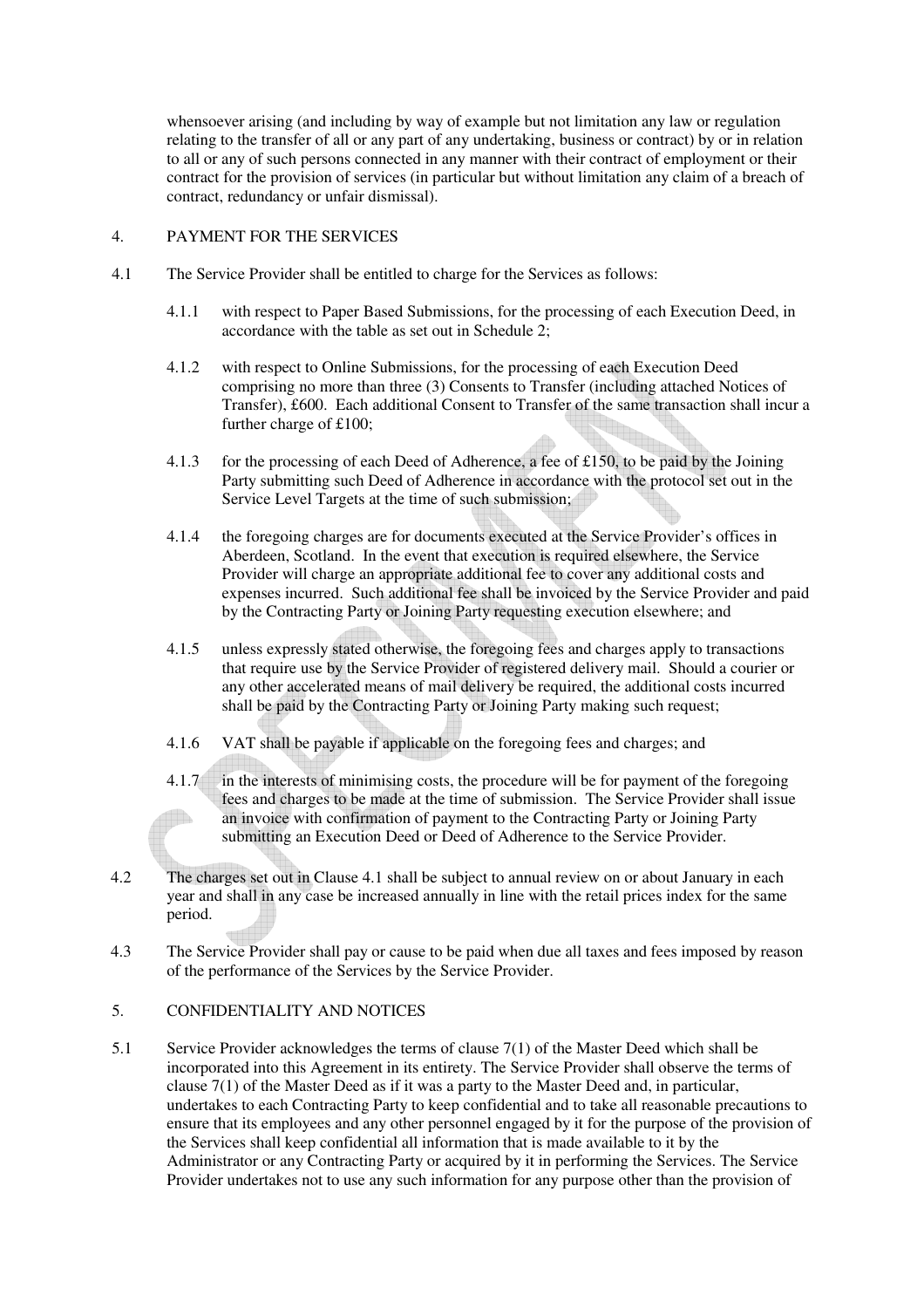the Services. The Service Provider shall not, without the prior written consent of the Administrator use the name of the Administrator or any affiliate of the Administrator or of any Contracting Party in any advertising or communications to the public in any format except as necessary to provide the Services.

5.2 Any notice to be served on the Service Provider shall be addressed as follows:

The Administrator – Master Deed LOGIC 3rd Floor, The Exchange 2 62 Market Street Aberdeen AB11 5PJ Phone: 01224 577250 Email: logic@oilandgasuk.co.uk

The provisions of clause 7(3) of the Master Deed shall apply mutatis mutandis to the service of notices hereunder. 12 May 2011

- 6. AUDIT
- 6.1 The Service Provider shall maintain and preserve all documentation pertaining to the performance of the Services under this Agreement and any written request pursuant hereto for a period of 12 years.
- 6.2 At all reasonable times and on reasonable notice, the Service Provider shall permit representatives of the Administrator and/or employees and agents of any Contracting Party access to its offices to examine, reproduce and retain copies of such documentation and to interview the Service Provider's personnel in connection therewith, as necessary in the case of the Administrator to verify and monitor (i) the existence and effectiveness of the Service Provider's business practices and (ii) the Service Provider's compliance with the terms of this Agreement, and in the case of the Contracting Party, as necessary to verify (i) and (ii) above in respect of the provision of the Services in relation to any transaction in relation to which the Contracting Party has been a party and/or any completed transaction subject to appropriate confidentiality arrangements.
- 6.3 The provisions of this Clause shall be applicable during the term of this Agreement and for such period as documentation and written requests shall be required to be maintained and preserved by the Service Provider pursuant to clause 6.1.

## 7. TERM OF AGREEMENT

- 7.1 This Agreement shall come into effect on the Effective Date and shall continue thereafter until terminated by either party on 3 months written notice.
- 7.2 This Agreement may be terminated forthwith by either party in the event that the other such party becomes insolvent, commences proceedings for winding-up or liquidation (other than for the purposes of a bona fide amalgamation or reconstruction) or ceases to trade.
- 7.3 Upon termination of this Agreement, the Service Provider shall hand or deliver to, or relinquish custody in favour of, the Administrator or a new contractor appointed by the Administrator all documents, information and records, including computer records relating to the provision of the Services.
- 7.4 In the event that this Agreement is terminated pursuant to Clause 7.1, the Administrator reserves the right to terminate the contract or employment relationship of any person whose contract or employment relationship shall be deemed to have transferred to the Administrator upon termination of this Agreement as a result of the Transfer of Undertakings (Protection of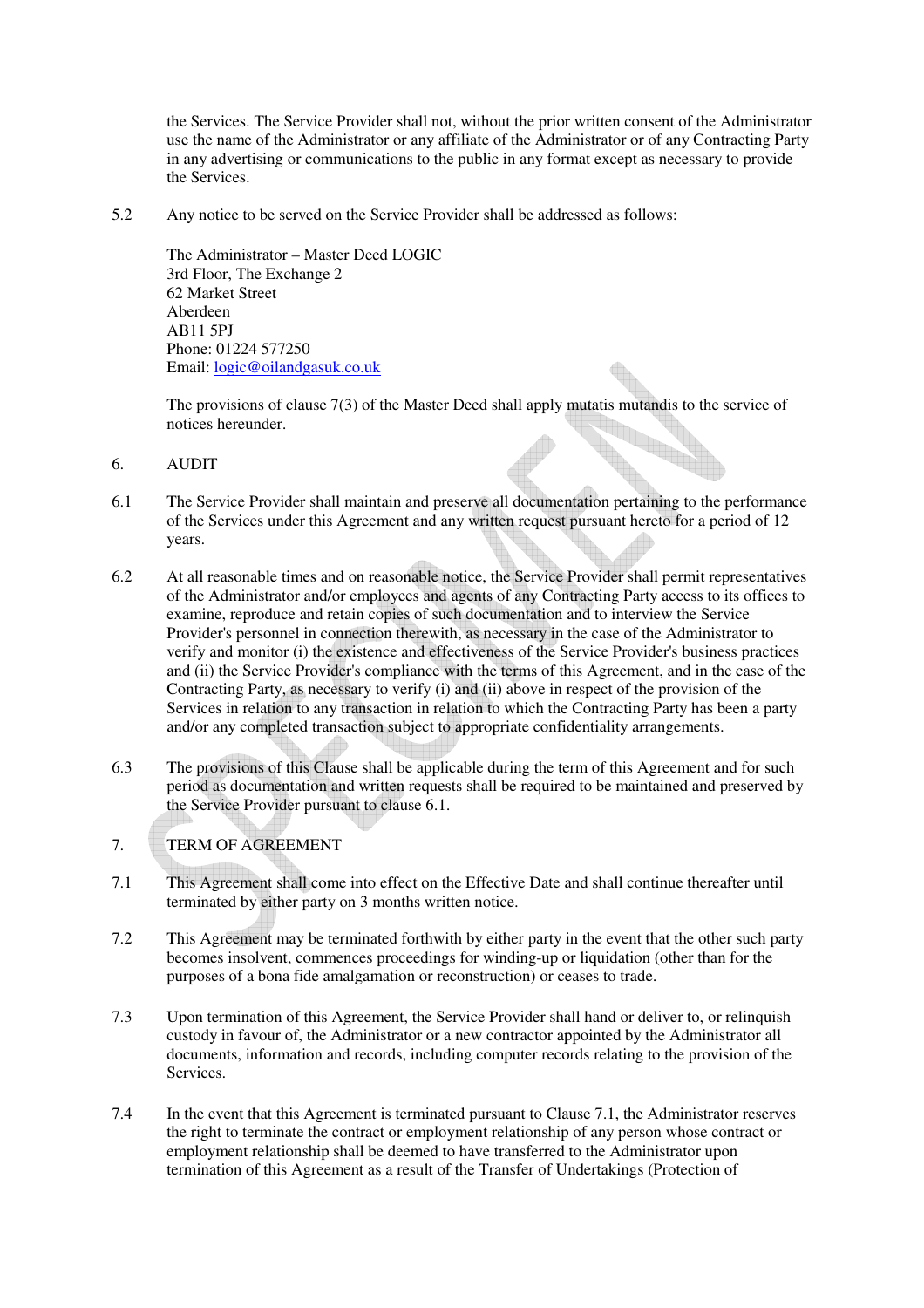Employment) Regulations 1981 as amended ("TUPE Regs"). In such event the Service Provider shall indemnify keep indemnified and hold harmless the Administrator against all costs, losses, damages, fees, expenses and charges (including without limitation legal fees) arising from or in connection with any claim made by such a person against the Administrator in relation to the Administrator's termination of their contract of employment or employment relationship.

7.5 The Service Provider agrees that forthwith on termination of this Agreement, howsoever caused, the Service Provider will provide the Administrator or any Administrator approved third party with all such information as is necessary to enable the Administrator and/or a potential new contractor to assess its potential liability under the TUPE Regs in respect of any persons employed by the Service Provider for the performance of work under this Agreement (including without limitation details of length and terms of service of any relevant persons). In addition, no later than twenty eight days after the termination of this Agreement all employment records of such persons shall be provided to the Administrator or a new contractor appointed by the Administrator, as the Administrator directs.

#### 8. FURTHER PROVISIONS

8.1 Amendments

The Service Provider acknowledges the terms of clause 11 of the Master Deed and the parties shall negotiate in good faith to amend the terms of this Agreement in the event that such amendment is required as a consequence of changes to the Master Deed.

8.2 Assignment

Services shall be performed solely by the Services Provider. This Agreement may not be assigned by the Service Provider without the express agreement in writing of the Administrator.

8.3 Third Party Rights

No Person other than the Administrator, the Service Provider or a Contracting Party may enforce this Agreement by reason of the Contracts (Rights of Third Parties) Act 1999.

8.4 Governing Law

This Agreement shall be governed by and construed in accordance with English law and the Administrator and the Service Provider agree that the courts of England shall have exclusive jurisdiction in relation to any claim, dispute or difference concerning this Agreement and any matter arising in respect of this Agreement or the interpretation of the Master Deed.

IN WITNESS TO THIS AGREEMENT it is signed by the duly authorised representatives of the parties on the date written at the head of this Agreement:

......................................... **Director** for and on behalf of UKCS Administrator Limited

**Director** for and on behalf of LEADING OIL & GAS INDUSTRY **COMPETITIVENESS** 

......................................

......................................... Director for and on behalf of UKCS Administrator Limited

...................................... **Director** for and on behalf of LEADING OIL & GAS INDUSTRY **COMPETITIVENESS**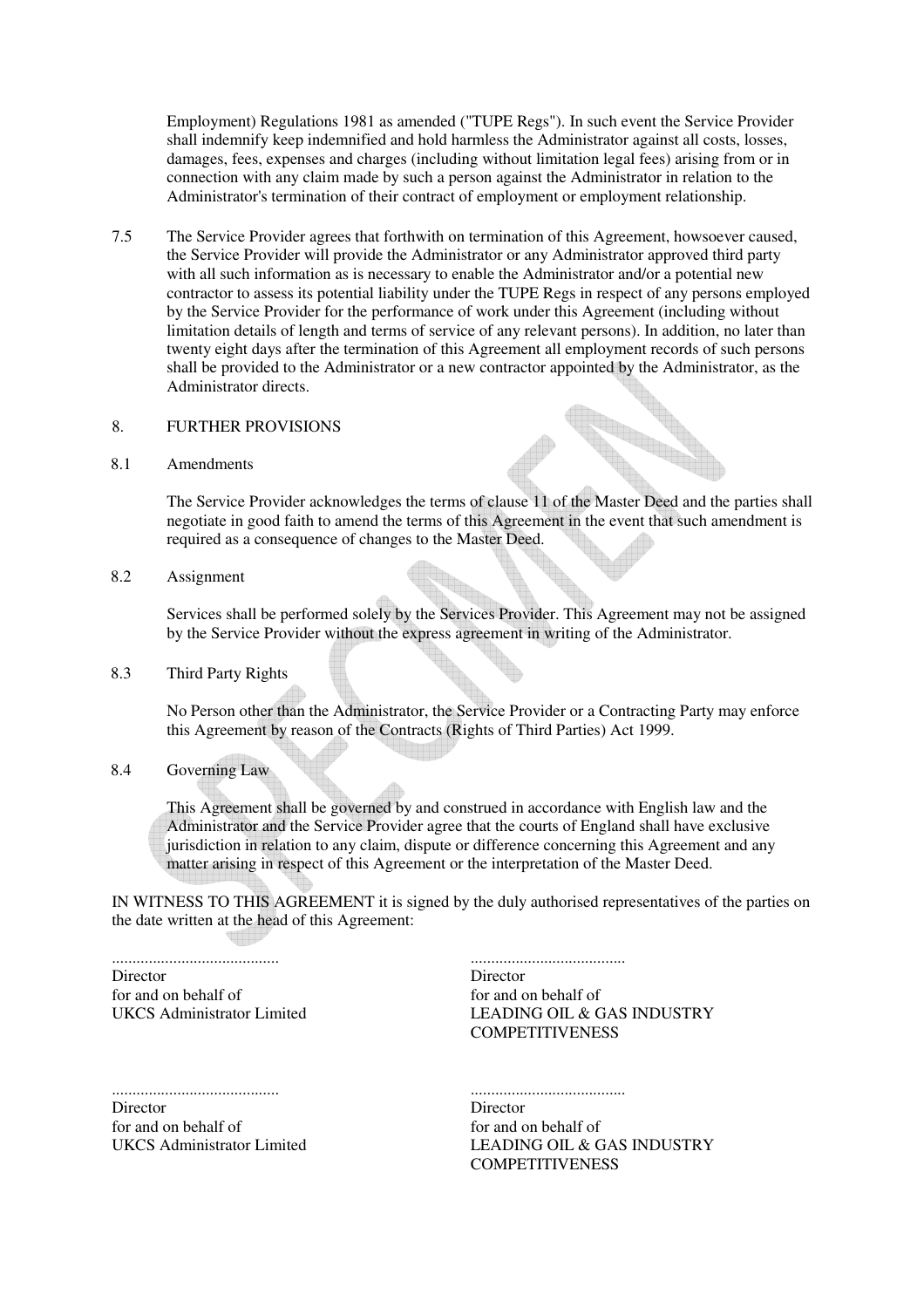### **SCHEDULE**

#### Part 1: SERVICE LEVEL TARGETS

Provided that all relevant documentation in respect of a transaction is submitted to the Service Provider in the correct form with appropriate notices, execution of each Execution Deed and Deed of Adherence submitted to the Service Provider shall completed in no more than five (5) working days.

### Part 2: PROTOCOLS

### **Control Over Seal/Sealing**

- All Execution Documents and Deeds of Adherence executed by the Service Provider will be done so under the seal of the Administrator, provided for such purpose ('seal').
- Each use of the seal will be individually recorded (numbered and dated) in a "use of seal" register o An equivalent number / date will be appended to the respective Execution Documents / Deeds of Adherence on each application of the seal.
- A register will be kept of those individuals authorised to apply the seal / those authorised to witness the sealing / those authorised to sign against the seal.
- Segregation of duties will be put in place such that individuals who seal / witness / sign against a seal as above are not the same as those who perform the verification activities on the Execution Documents as below.
- The seal when not in use will be kept locked in a secure safe.

### **Administering Deeds of Adherence to the Master Deed**

- The Service Provider will keep in a secure file the originals of the signed / sealed Master Deeds from the initial sign up exercise.
- Third parties will become new / additional Contracting Parties to the Master Deed by means of a Deed of Adherence.
- The Service Provider will respond to any request to become a Contracting Party by sending our two blank copies of a Deed of Adherence within two (2) working days of receipt of such request from a third party.
- The Service Provider will execute and date correctly completed and executed Deeds of Adherence within two (2) working days of their receipt from a third party
	- o One original shall be returned to the new Contracting Party; and
	- o One original will be held on file by the Service Provider.

### **Administering Execution Documents**

The administration services provided by the Service Provider shall be dependent upon whether the parties to the Execution Deed elect to make an Online Submission or a Paper Based Submission.

- a. For parties making a Paper Based Submission
	- Within, at most (unless notified otherwise by the Service Provider for legitimate reason), four (4) working days following receipt by the Service Provider of a request from a Disposing Participant to execute Execution Documents the Service Provider shall execute the Execution Document and return them to the Disposing Participant
		- o Prior to doing so the Service Provider will:
			- Check that a power of attorney is in place for each of the Remaining Participants on whose behalf the Administrator/Service Provider is acting;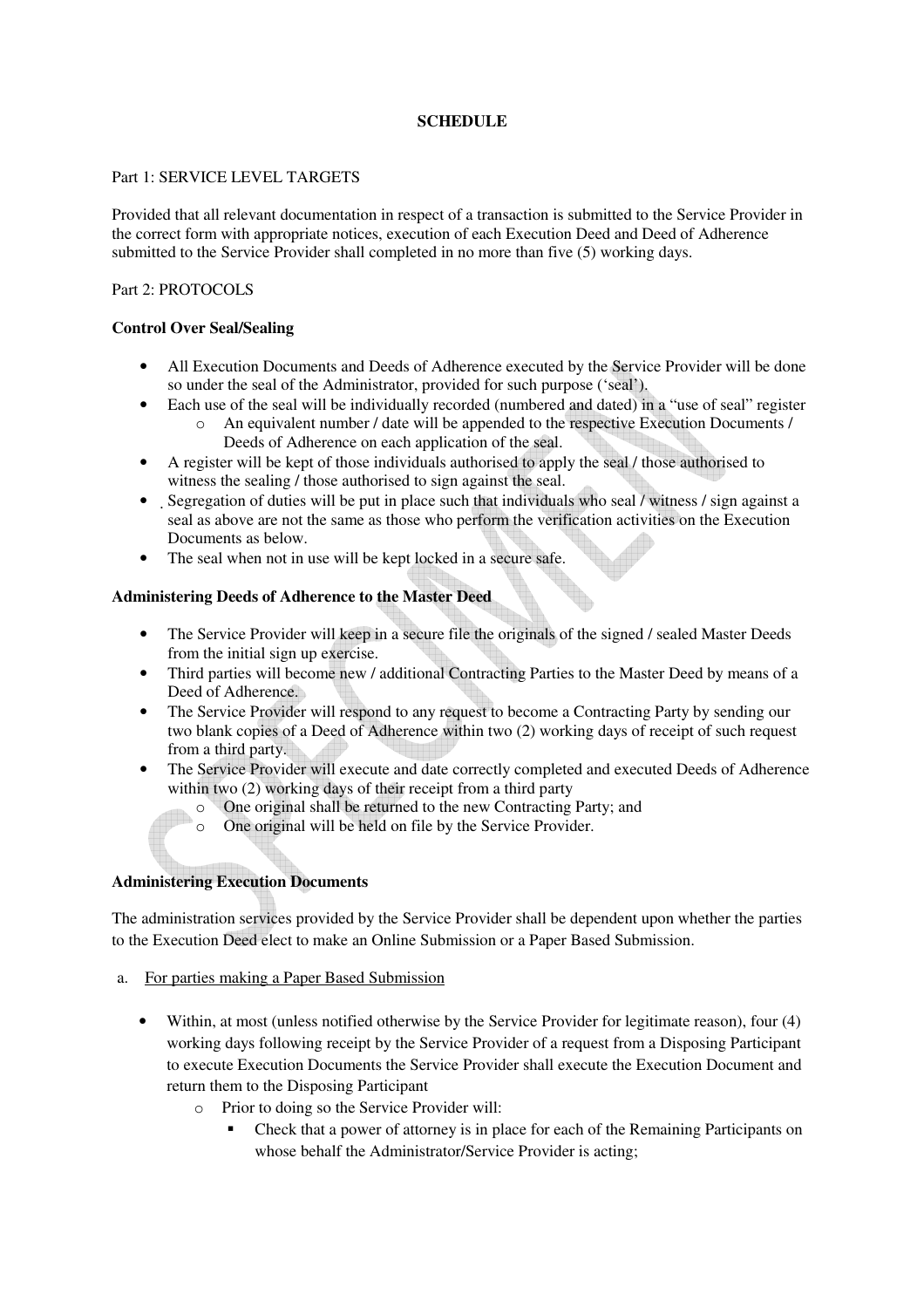- Check that Consent to Transfer forms together with the agreed forms of the Execution Documents have been received from each of the Remaining Participants to the Execution Documents;
- **Proof read each of the agreed forms of the Execution Documents consented to by** each of the Remaining Participants against the execution copy of the Execution Document which the Disposing Participant has requested the Service Provider to execute to verify that they are in the form so agreed; and
- Check that all the Execution Documents comply in all other aspects with the Master Deed provisions;
- The Service Provider will not execute an Execution Document that does not comply with the above;
- The Service Provider will make and keep a copy of all the above documents;
- The Service Provider will maintain a work in progress record of Execution Documents executed by it and close the file on each of these upon receipt by it from the Disposing Participant of a certified copy of the duly executed and dated Execution Document.

# b. For parties making an Online Submission

- Within two (2) working days, the Service Provider shall upload the Execution Document to their secure website;
- Within two (2) working days (unless notified by the Service Provider for legitimate reason) following receipt by the Service Provider of a request from a Disposing Participant to execute Execution Documents the Service Provider shall execute the Execution Document and return them to the Disposing Participant.
	- o Prior to doing so the Service Provider will:
		- Check that a power of attorney is in place for each of the Remaining Participants on whose behalf the Administrator / Service Provider is acting.
		- Check that the Consent to Transfer and Notices of Transfer have been received from each of the Remaining Participants with respect to the uploaded Execution Document; and
		- **Check that all the Execution Documents comply in all other respects with the Master** Deed provisions.
- The Service Provider will not execute an Execution Document that does not comply with the above;
- The Service Provider will make and keep a copy of all the above documents;
- The Service Provider will maintain a work in progress record of Execution Documents executed by it and close the file on each of these upon receipt by it from the Disposing Participant of a certified copy of the duly executed and dated Execution Document.

## **Provision of and Maintaining Website Database**

- The Service Provider will develop / administer / maintain and update a web-site the purpose of which is to record the details of the Contracting Parties to the Master Deed and any additional parties included by deed of adherence.
	- o Details shall include
		- Company name / name number / registered address;
		- Contact position, details (e-mail, fax, telephone etc) and address for the purpose of communications under the New Transfer Arrangements.
- The facility for hosting the website will include
	- o (a) All necessary information concerning the Master Deed and Services Agreement (including a copy of each) and the current Contracting Parties;